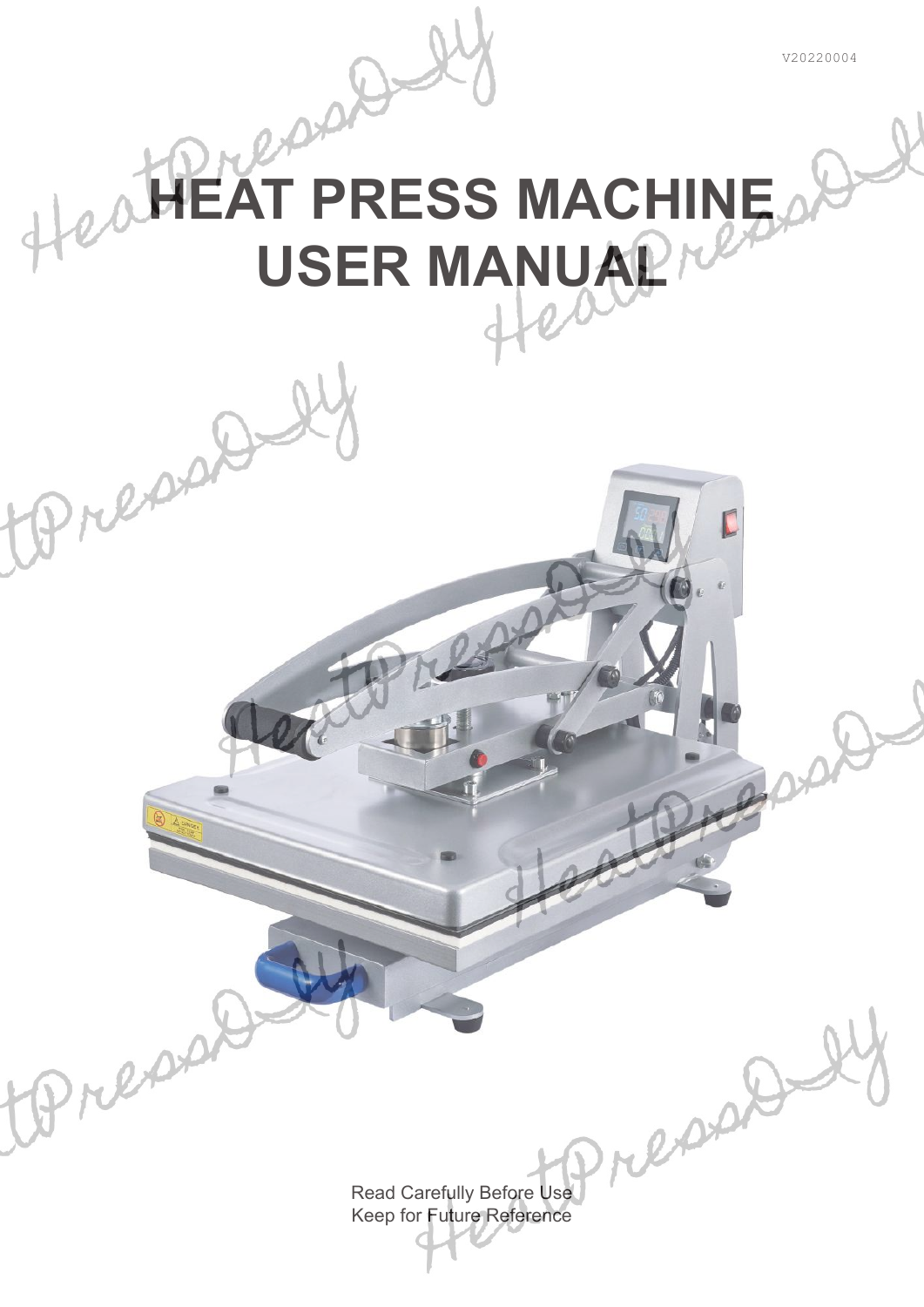### **Safety Information**

### **Warning!**

Use this device **ONLY** in accordance with these instructions and for its intended purposes.

- **ONLY** use with a grounded 3-prong power outlet. Do not use a 3-to-2 prong adapter or ungrounded power strip. If this device is used with an extension cord, ensure that its gauge can handle the power for this device without overheating.
- **DO NOT** allow people unfamiliar with this device or these instructions to operate it. Do not let children or persons with compromised physical or mental capabilities use this device without training and close supervision. Exercise caution when using near any bystanders and/or pets. Store out of the reach of children.
- **DO NOT** use this device while you are tired or under the influence of drugs, alcohol, or medication.
- Keep your work area clean and well lit. Cluttered or dark areas invite accidents.
- **DO NOT** operate this device in areas filled with explosive or flammable gases, liquids, or dust. **ALWAYS** keep this device away from any explosive materials such as gasoline, ethanol, lighters, batteries, chargers, firecrackers, and aerosol cans. Exercise caution during use on or near fabric objects, avoiding prolonged heating which might ignite the material. Keep a fire extinguisher nearby in case of accidents.
- Heat your substrate **ONLY** on the heat resistant mats placed on the sliding base. Close the press completely before heating begins. Do not hold your substrate in your hand or against your body during use.
- **DO NOT** touch any heated areas with any bare skin until allowing time for them to cool. For best results, wear proper personal protective equipment such as heat resistant gloves.

epp

- **DO NOT** place other objects on this device at any time.
- **DO NOT** get this device wet or operate it with wet hands.
- **DO NOT** leave this device unattended during use.

repor

- If power is lost during operation, turn off this device **IMMEDIATELY** and then unplug it until power is restored.
- **ALWAYS** unplug this device before any cleaning, servicing, or storage. Do not move this device by pulling on its power cord.
- **DO NOT** operate this device if it is damaged or shows signs of malfunction. Repair or replace problematic components before further use. Never replace any parts with non-identical ones.

1

eathneased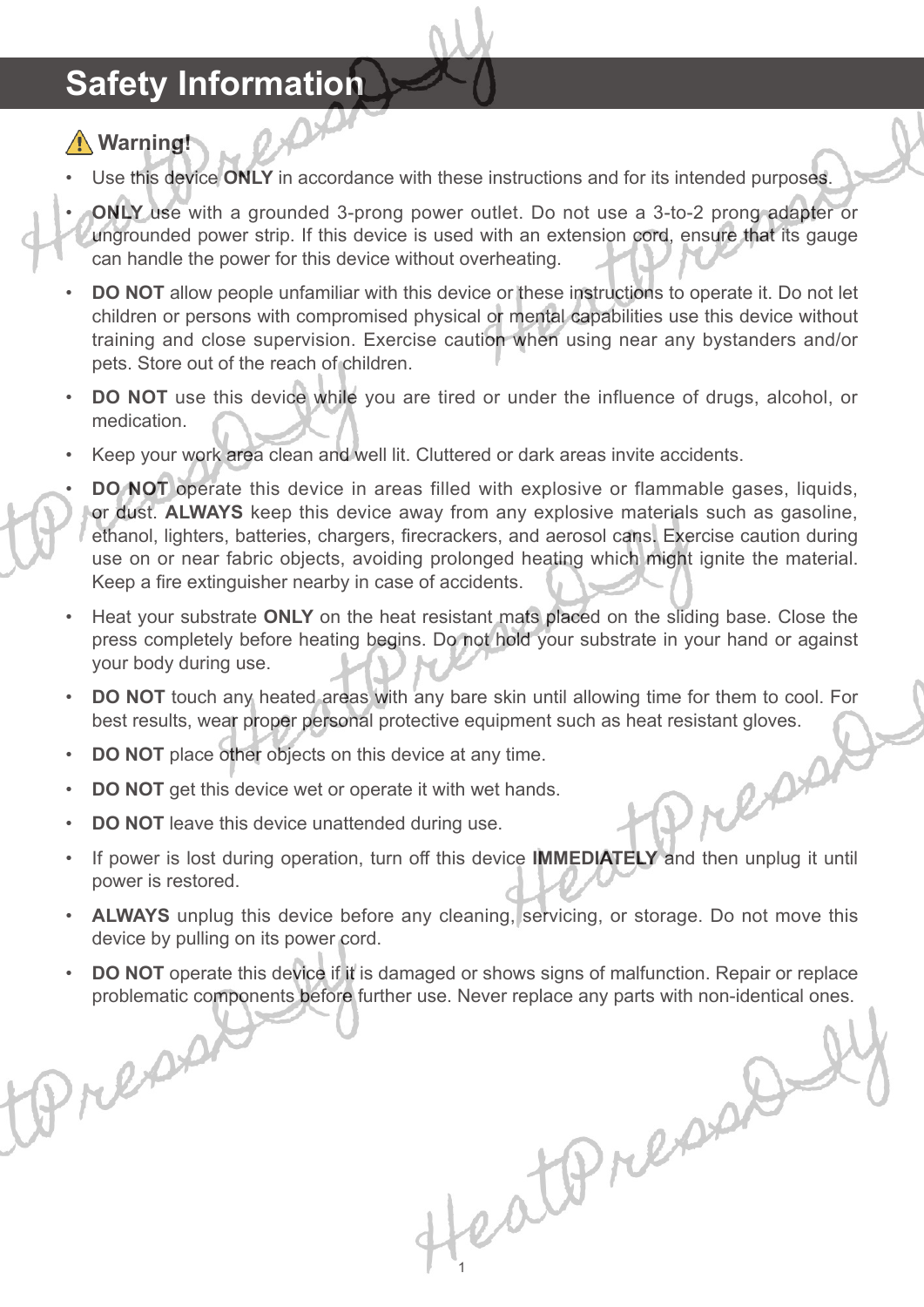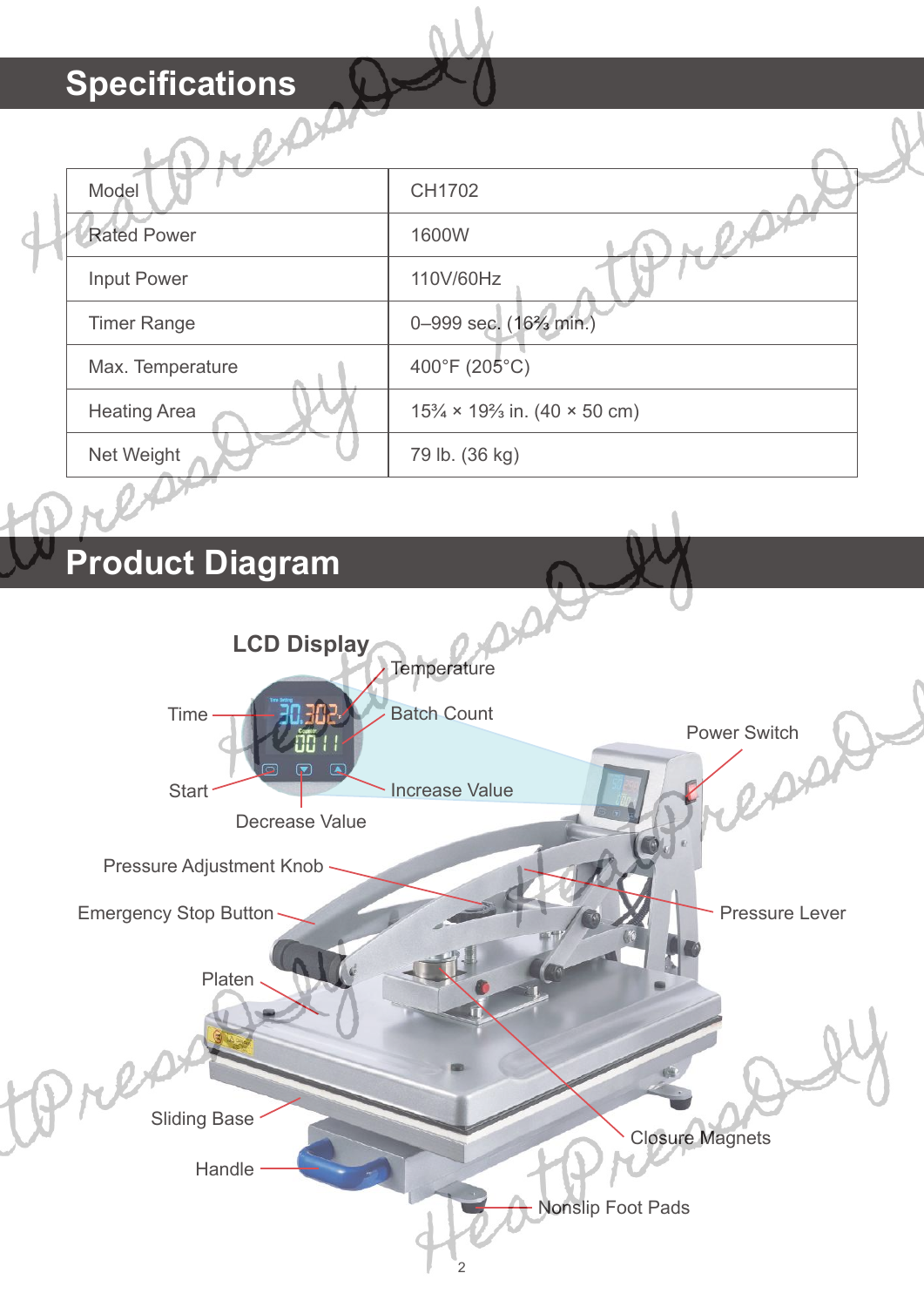

### **Operation**

- 1. Open the device by lifting the pressure lever and slide out the base using its handle.
- 2. Place the foam mat (E) on the base.
- 3. Place the silicone mat (D) over the foam mat.
- 4. Lay the substrate that you will add your design to over the silicone mat, making sure it is clean, dry, flat, and well positioned.
- 5. Set the heat transfer paper holding your design at the desired location on your substrate, making sure the image is facing down and in full contact with the substrate and well centered on the base.
- 6. For best results, cover the heat transfer paper with the protective cloth (C).
- 7. Slide the base back into the device and lower the platen using the pressure lever.
- 8. Adjust the pressure if needed using the adjustment knob over the platen. Turn clockwise to increase the pressure and counterclockwise to reduce it.
- 9. Connect the machine to a compatible and well-grounded power supply. (Do not use a 3-to-2 prong adapter or ungrounded power strip.)

est 3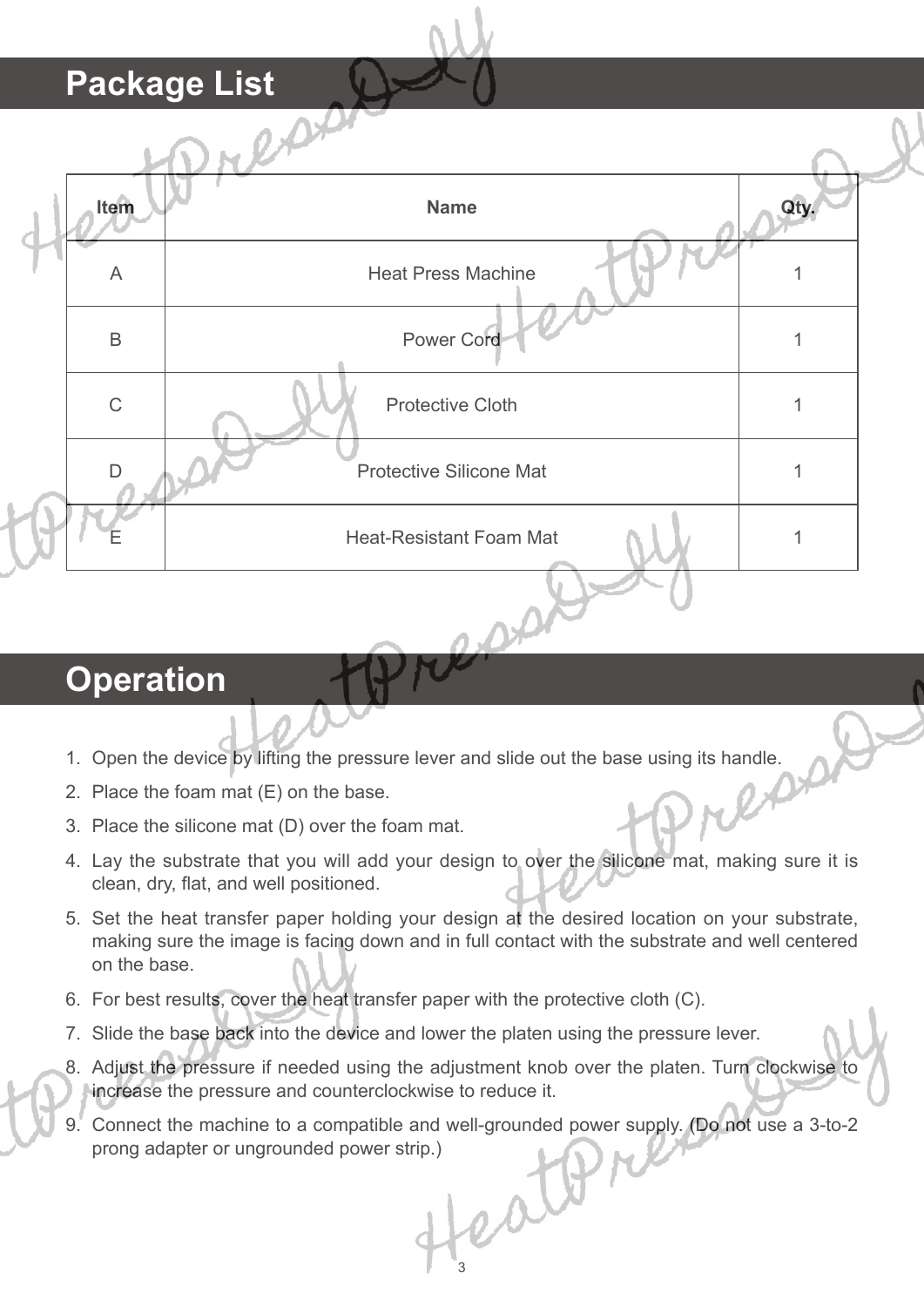- 10. Turn on the press, flipping its power switch to **I**. The LCD display should turn on, displaying the default time and temperature settings (35 seconds at 400°F).
- 11. Press the start button and press or hold ▲ or ▼ to increase or decrease the temperature setting.
- 12. Press the start button again and press or hold ▲ or ▼ to increase or decrease the timer setting.
- 13. Press the start button a third time. The platen will heat and transfer your design while the timer counts down. When the timer sounds, raise the platen using the pressure lever and slide out the base using its handle.



lepp

If heating needs to be **IMMEDIATELY** stopped for any reason, use the emergency stop button on the side of the platen. Do not use the normal controls or attempt to pull out the plug.

14. Carefully and evenly remove the transfer paper from your substrate, which should retain your design. When you can safely handle it, move your substrate to another flat location to fully cool.



- 16. After your prints have fully dried, you can completely flatten them by reheating the press, spraying them lightly with clean water, and pressing them again.
- 17. When your current batch is done, remove the mats from the base and close the platen.
- 18. Turn off the press, flipping the power switch to **O**. Disconnect the device from its power source.

estones

eathnessed

4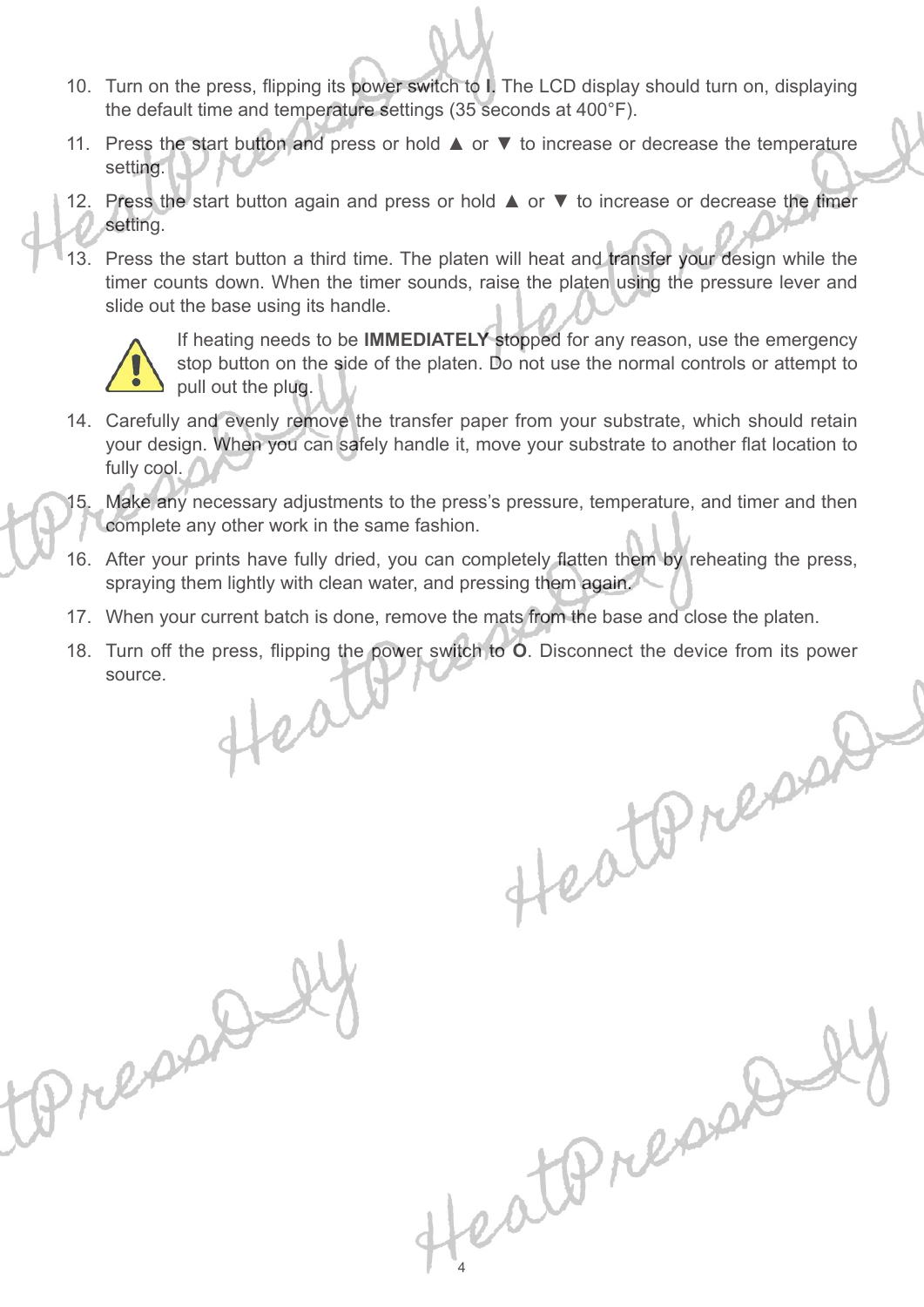### **Settings for Common Materials**

 $\mathbb{R}^2$ х.

Operational time and temperature will vary for different materials. For best results, read the following table and try a small sample to get the right time and temperature before printing in large quantities. N.I

| <b>Material</b>                                         | <b>Usual</b><br><b>Time</b> | <b>Usual</b><br><b>Temperature</b>  | <b>Notes</b>                                                                                                                         |
|---------------------------------------------------------|-----------------------------|-------------------------------------|--------------------------------------------------------------------------------------------------------------------------------------|
| Cap/Hat                                                 |                             |                                     | Use heat transfer paper with the image printed<br>in reverse format.                                                                 |
|                                                         | 40 Sec.                     | 330-350°F<br>$(180 - 190^{\circ}C)$ | Try to keep the front of the cap/hat as taut as<br>possible.                                                                         |
|                                                         |                             |                                     | Print with medium pressure.                                                                                                          |
| Cotton<br>Clothing                                      |                             |                                     | Use AW light heat transfer paper with the<br>$\bullet$<br>image printed in reverse format.                                           |
|                                                         |                             |                                     | Ensure that clothing parts which are not<br>heat-resistant (such as plastic buttons) do<br>not touch the heated platen.              |
|                                                         |                             |                                     | Print with high pressure.<br>$\bullet$                                                                                               |
|                                                         | 30 Sec.                     | 320-360°F<br>$(160 - 180^{\circ}C)$ | Peel off the transfer paper quickly after<br>printing to prevent it from cooling and sticking<br>to your image.                      |
| <b>Linen Fabric</b>                                     |                             |                                     | Use heat transfer paper with the image in<br>reverse format.                                                                         |
|                                                         |                             |                                     | Ensure that clothing parts which are not<br>heat-resistant (such as plastic buttons) do<br>not touch the heated platen.              |
|                                                         |                             |                                     | Print with high pressure.                                                                                                            |
| Chemical<br><b>Fiber Fabric</b>                         |                             |                                     | Use heat transfer paper with the image in<br>reverse format.                                                                         |
|                                                         | 20 Sec.                     | 300-320°F<br>$(150 - 160^{\circ}C)$ | Ensure that clothing parts which are not<br>$\bullet$<br>heat-resistant (such as plastic buttons) do<br>not touch the heated platen. |
|                                                         |                             |                                     | Print with medium pressure.<br>$\bullet$                                                                                             |
| Pillows<br><b>Typical White</b><br>Non-Cotton<br>Fabric |                             |                                     | Use heat transfer paper with the image in<br>$\bullet$<br>reverse format.                                                            |
|                                                         | 50 Sec.                     | 340°F<br>$(190^{\circ}C)$           | Ensure that clothing parts which are not<br>heat-resistant (such as plastic buttons) do<br>not touch the heated platen.              |
|                                                         |                             |                                     | Print with high pressure.<br>$\bullet$                                                                                               |
|                                                         |                             |                                     |                                                                                                                                      |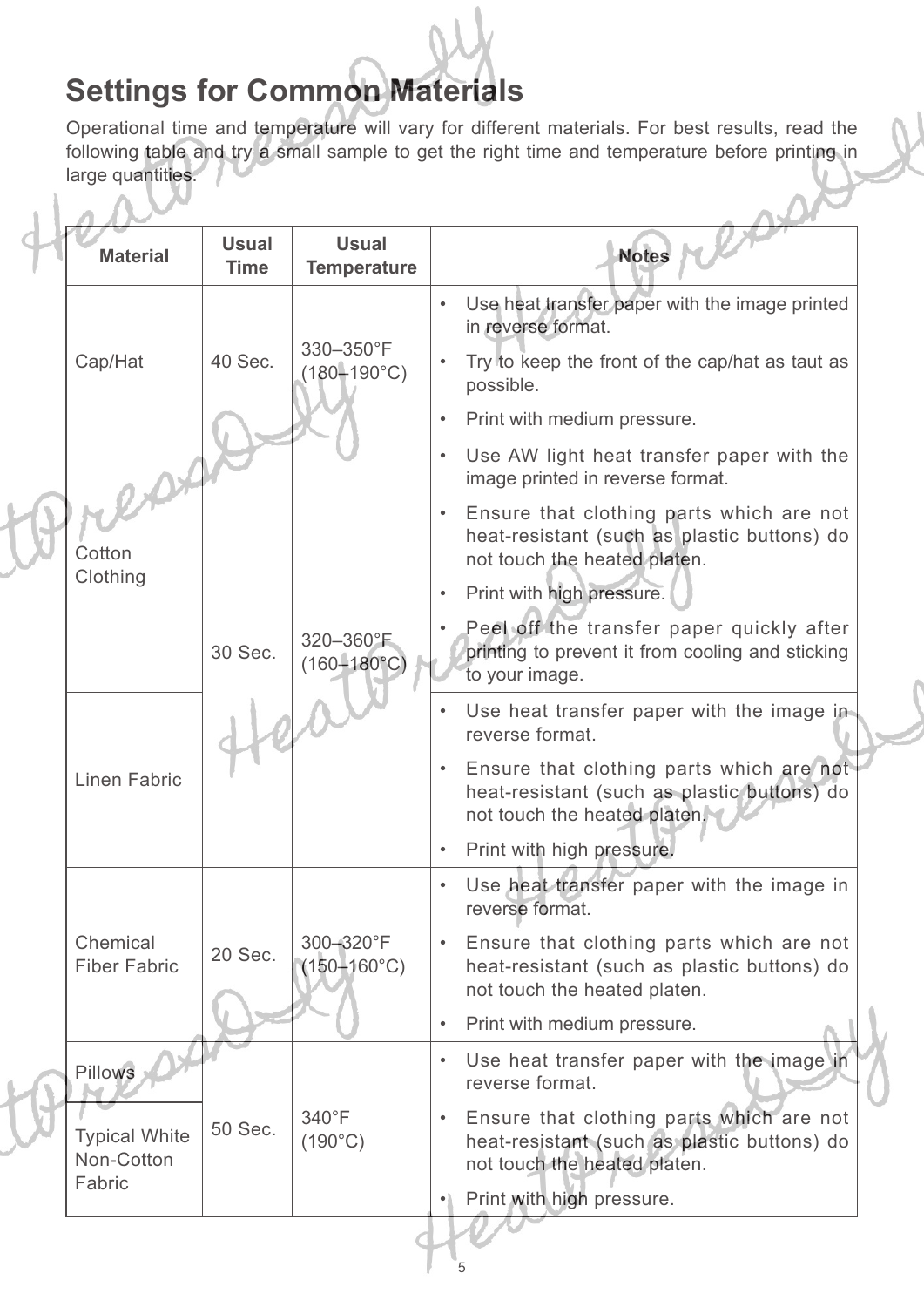### **Maintenance**

Unplug your machine and ensure it has completely cooled prior to any cleaning or other maintenance.

• Check the parts of your machine for any wear or damage after use. Repair or replace any problematic parts before further use.

- Clean the exterior of your machine with a soft damp cloth periodically. Do not use abrasive cleaners or caustic chemicals.
- If your machine will not be used for an extended period of time, close the platen and store in a cool dry place inaccessible to children.



# **Troubleshooting Possible Problems Common Solutions** Burnt or blurry images **Decrease** the operating time, temperature, and/or pressure. Faded or colorless images **Increase** the operating time, temperature, and/or pressure.Rapa catterance

6